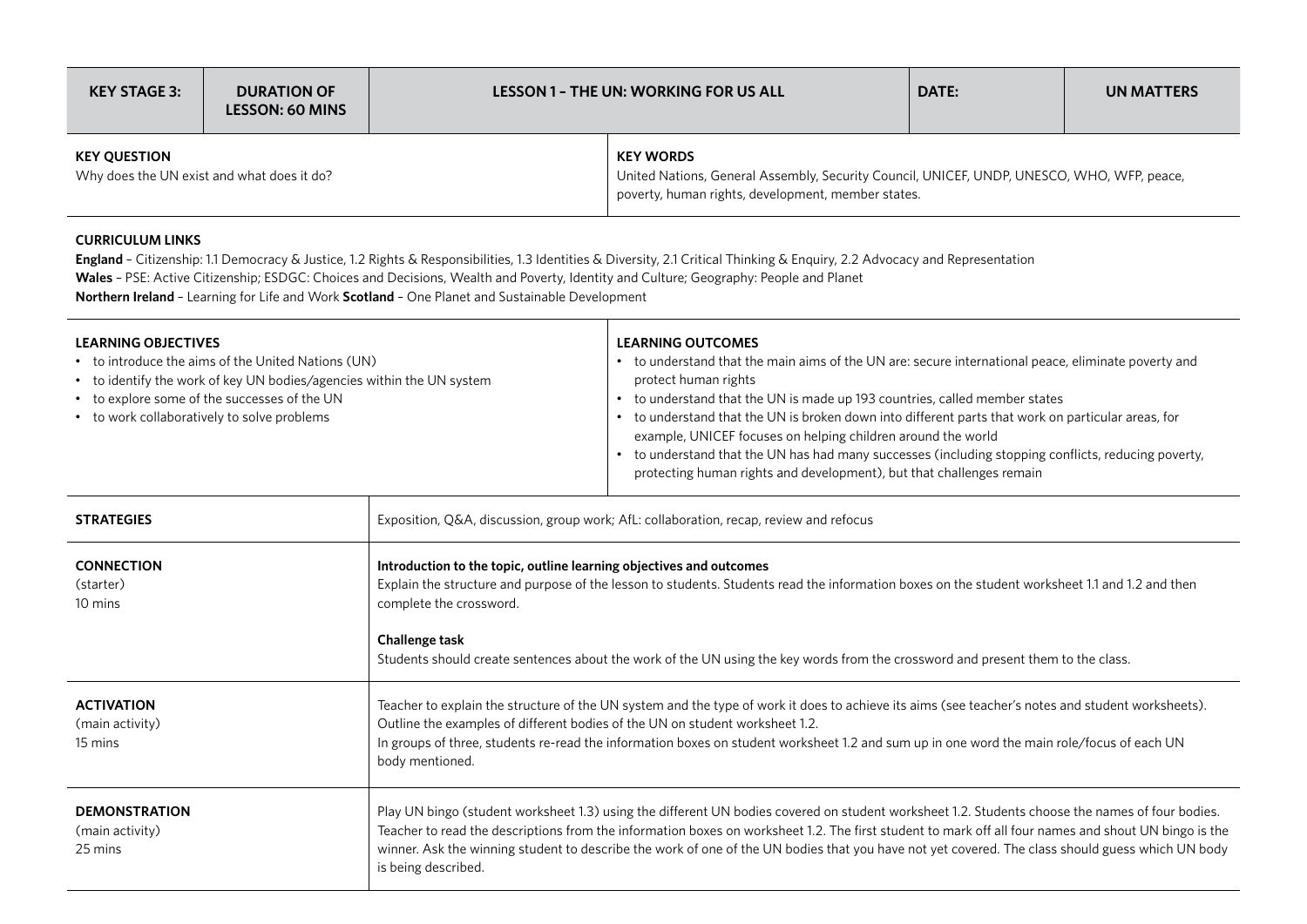| <b>EXTENSION WORK</b>                        | Challenge tasks/extension activities throughout the lesson plan - these are made explicit on the student worksheets.                                                                                                                                                                                                                                                                                                                                                                                |  |
|----------------------------------------------|-----------------------------------------------------------------------------------------------------------------------------------------------------------------------------------------------------------------------------------------------------------------------------------------------------------------------------------------------------------------------------------------------------------------------------------------------------------------------------------------------------|--|
| <b>HOMEWORK</b>                              | The UN has special days throughout the year to raise awareness about the work and achievements of different sections of the UN system. Students<br>should research one UN day and create an informative poster/leaflet that raises awareness. These can be used as a display and can be created<br>individually or in groups. The various UN days can also form the basis of active citizenship days or collapsed curriculum days.                                                                  |  |
| <b>CONSOLIDATION</b><br>(plenary)<br>10 mins | Return to learning objectives and outcomes. Have the students' ideas changed since the beginning of the lesson? Teacher to highlight the main<br>achievements of the UN system (found on the CD ROM for this pack), linking in student responses from the previous exercise. Students have to<br>identify which of the three UN aims the achievements contribute to. This can be done as a card sort or as a Q&A session.                                                                           |  |
|                                              | Challenge task<br>What difficulties might the UN face in trying to achieve these successes?                                                                                                                                                                                                                                                                                                                                                                                                         |  |
|                                              | Review, recap and refocus to next lesson, looking at how the UN keeps peace in the world.                                                                                                                                                                                                                                                                                                                                                                                                           |  |
| <b>ASSESSMENT OPPORTUNITIES</b>              | Informal/formative, through Q&A and discussion, working cooperatively and collaboratively in pairs and small groups, recording information,<br>homework completed to criteria                                                                                                                                                                                                                                                                                                                       |  |
| <b>RESOURCES</b>                             | Teacher's Handbook, Lesson 1 student worksheets, glossary, UN achievements card sort (optional), list of UN days for homework                                                                                                                                                                                                                                                                                                                                                                       |  |
| <b>DIFFERENTIATION</b>                       | Challenge tasks/extension activities throughout the lesson plan (they are also explicit on student worksheets), 'trailers' for change of activity,<br>modelling what they will undertake, teacher to provide support to help structure the task and provide additional explanations, help with personal<br>organisation, scaffolds to help record information, carefully graded questions, mixed ability grouping, active working                                                                   |  |
| <b>SKILLS</b>                                | Contributing to discussion, communicating ideas, using technical language and correct topic-specific vocabulary, sharing conclusions, solving<br>problems, reading key information, interpreting visual and written information, writing, organising and presenting information, using key words<br>and glossaries to aid explanation and get additional information, cooperating and collaborating, using thinking skills to solve problems, information<br>processing skills and reasoning skills |  |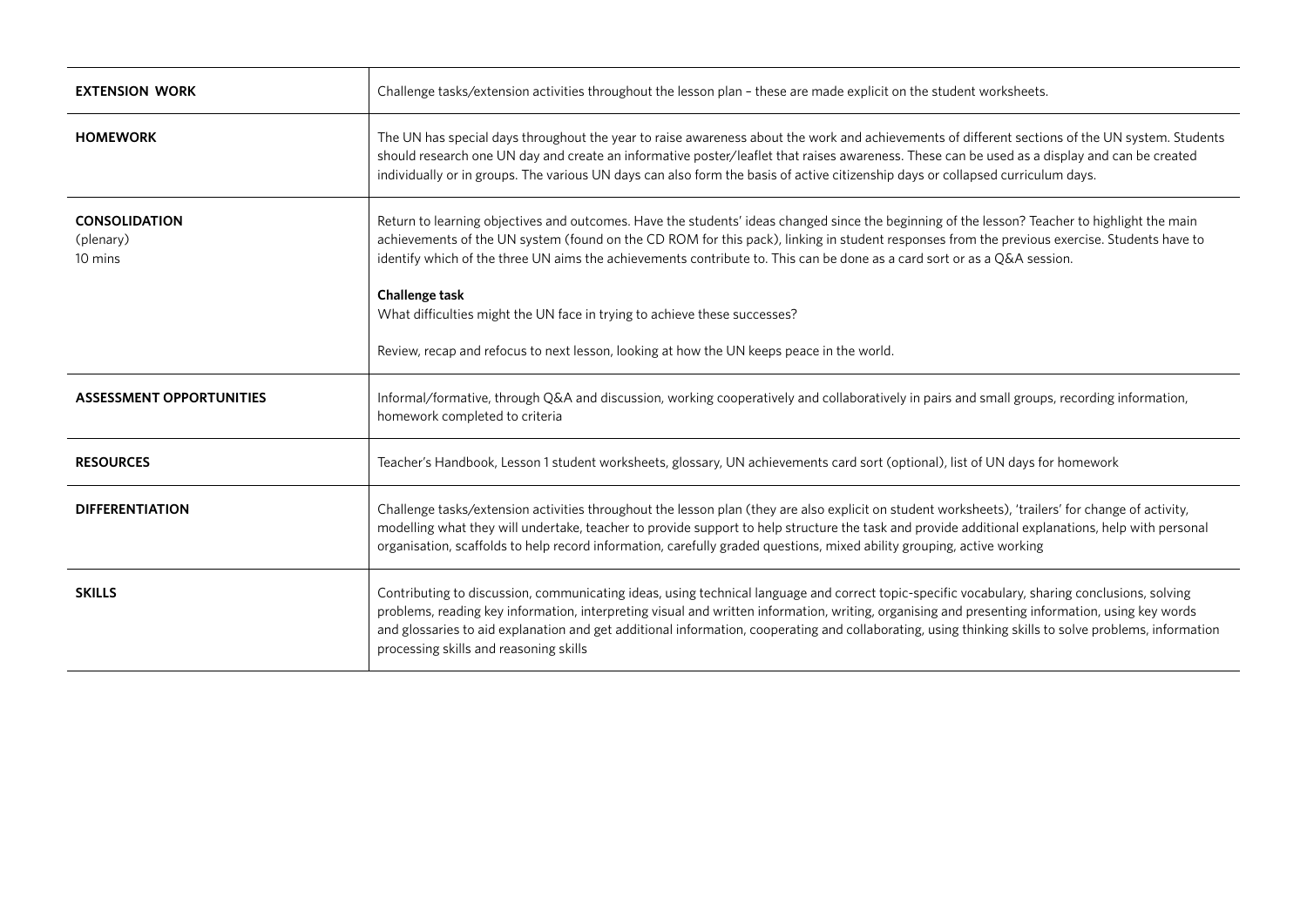| KEY STAGE 3:                                                                  | <b>DURATION OF</b><br><b>LESSON: 60 MINS</b> | LESSON 2 - THE UN: KEEPING THE PEACE |                                                                                                                                                                            | DATE: | UN MATTERS |
|-------------------------------------------------------------------------------|----------------------------------------------|--------------------------------------|----------------------------------------------------------------------------------------------------------------------------------------------------------------------------|-------|------------|
| <b>KEY OUESTION</b><br>How does the UN keep and build peace around the world? |                                              |                                      | <b>KEY WORDS</b><br>Peacekeeping, armed conflict, ceasefire, humanitarian crisis, military, troops, democracy, negotiations,<br>human rights, blue helmets, Sudan, militia |       |            |

## **CURRICULUM LINKS**

**England** – Citizenship: 1.1 Democracy & Justice, 1.2 Rights & Responsibilities, 1.3 Identities & Diversity, 2.1 Critical Thinking & Enquiry, 2.2 Advocacy and Representation **Wales** – PSE: Active citizenship; ESDGC: Wealth and Poverty, Choices and Decisions

**Northern Ireland** – Learning for Life and Work **Scotland** – One Planet and Sustainable Development

| <b>LEARNING OBJECTIVES</b><br>• to identify the powers of the Security Council in peacekeeping<br>• to highlight conflict areas around the world<br>• to assess the difficulties and successes of peacekeeping<br>• to solve problems using case studies |                                                                                                                                                                                                                                                                                                                                                                                                                                                                                                                                                                                                                                                                                                                                                                                                                                                                                                                                                                                                                                                                                                          | <b>LEARNING OUTCOMES</b><br>• to understand that the UN Security Council tries to secure a ceasefire if conflict breaks out within or<br>between nations<br>• to understand the Security Council has stopped conflicts and negotiated peaceful settlements in<br>many conflicts<br>• to understand that peacekeeping missions involve UN troops and help countries to build and sustain<br>democracy and social order |
|----------------------------------------------------------------------------------------------------------------------------------------------------------------------------------------------------------------------------------------------------------|----------------------------------------------------------------------------------------------------------------------------------------------------------------------------------------------------------------------------------------------------------------------------------------------------------------------------------------------------------------------------------------------------------------------------------------------------------------------------------------------------------------------------------------------------------------------------------------------------------------------------------------------------------------------------------------------------------------------------------------------------------------------------------------------------------------------------------------------------------------------------------------------------------------------------------------------------------------------------------------------------------------------------------------------------------------------------------------------------------|-----------------------------------------------------------------------------------------------------------------------------------------------------------------------------------------------------------------------------------------------------------------------------------------------------------------------------------------------------------------------------------------------------------------------|
| <b>STRATEGIES</b>                                                                                                                                                                                                                                        | Exposition, Q&A, discussion, presentation, group work; AfL: collaboration, recap, review and refocus                                                                                                                                                                                                                                                                                                                                                                                                                                                                                                                                                                                                                                                                                                                                                                                                                                                                                                                                                                                                     |                                                                                                                                                                                                                                                                                                                                                                                                                       |
| <b>CONNECTION</b><br>(starter)<br>10 mins                                                                                                                                                                                                                | Introduction to the topic, outline learning objectives and outcomes<br>Explain structure and purpose of the lesson to students. Ask students to look at the aims of the UN on student worksheet 2.1 and ask them what<br>they think the symbol on the UN flag stands for. Elicit reasons and then explain that one of the key successes of the UN is peacekeeping and trying<br>to stop conflicts around the world. Explain that the UN keeps peace around the world using troops from many member states, who wear blue<br>helmets to show that they are representing the UN.<br>Students should then highlight regions/countries that they know have recently been or currently are in conflict on a world map on worksheet 2.2.<br>Challenge task<br>Choose one conflict that has been identified. Why has the conflict come about?                                                                                                                                                                                                                                                                   |                                                                                                                                                                                                                                                                                                                                                                                                                       |
| <b>ACTIVATION</b><br>(main activity)<br>20 mins                                                                                                                                                                                                          | Provide students with the case study of Darfur, Sudan on student worksheet 2.3. Read through the case study and answer any questions raised.<br>Students should work in groups to come up with the best solution to the conflict. Students should pretend that they will be presenting their solution<br>to the Security Council which will select the best solution and enforce it. Students should use the framework provided on student worksheet 2.4 for<br>the activity. The issues they need to consider are outlined on the worksheets. They are: fighting between the pro-government and anti-government<br>groups; the lack of action by the Sudanese government and its links to the pro-government militias; the millions of people living in refugee camps;<br>the lack of food, clean water, shelter and medicine for the people living in refugee camps; and the fact that the Sudanese government rejects UN<br>help. Students should complete the action plan table and select one member of their group to present their solution to the 'Security Council' (the<br>rest of the class). |                                                                                                                                                                                                                                                                                                                                                                                                                       |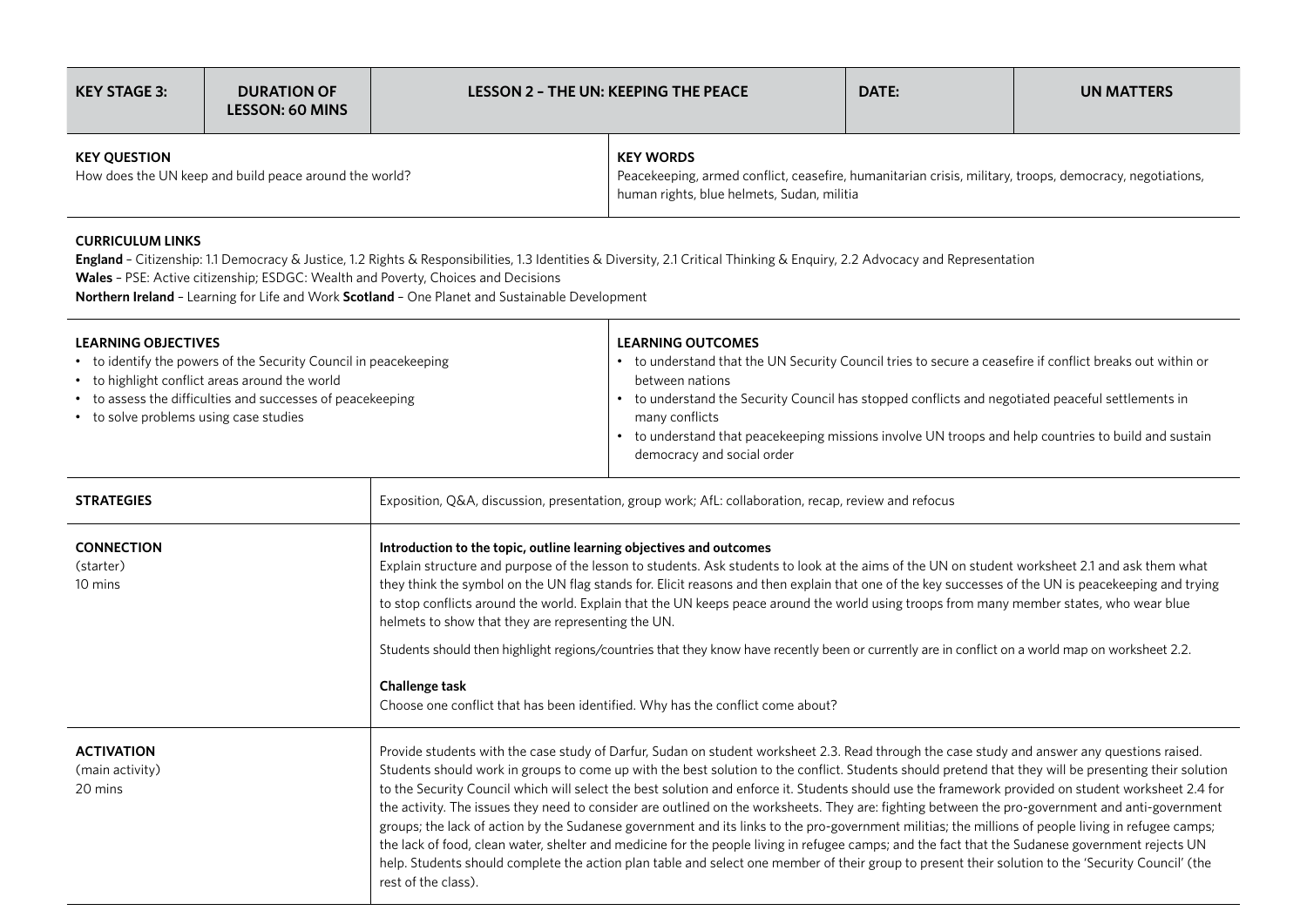| <b>DEMONSTRATION</b><br>(main activity)<br>20 mins | One student from each group presents their solutions to the rest of the class who use their peer marking forms on student worksheet 2.5 to grade<br>the best solutions. The 'Security Council' must provide feedback as to which group's solution is the best and provide reasons why. Students then<br>vote on the best solution to the situation in Darfur. Alternatively, students can incorporate their ideas to make the most effective solution through a<br>discussion. |
|----------------------------------------------------|--------------------------------------------------------------------------------------------------------------------------------------------------------------------------------------------------------------------------------------------------------------------------------------------------------------------------------------------------------------------------------------------------------------------------------------------------------------------------------|
| <b>EXTENSION WORK</b>                              | Challenge tasks/extension activities throughout the lesson plan - these are made explicit on student worksheets.                                                                                                                                                                                                                                                                                                                                                               |
| <b>HOMEWORK</b>                                    | Ask five people that you know what the word 'peace' means to them. Teach them what you know about the Security Council and the United<br>Nations. Find out five facts you do not already know about the UN and peacekeeping (ask the people you know or look it up on the internet). For<br>more information about UN peacekeeping, see www.un.org/en/peacekeeping                                                                                                             |
| <b>CONSOLIDATION</b><br>(plenary)<br>10 mins       | Return to learning objectives and outcomes. Have their ideas changed since the beginning of the lesson?<br>Students should consider how their solution to the conflict in Darfur will benefit the people who live in Sudan and neighbouring countries.<br><b>Challenge task</b><br>What should happen if a country doesn't implement a solution proposed by the Security Council?                                                                                              |
|                                                    | Review, recap and refocus to next lesson, looking at how the UN works to eliminate poverty through the Millennium Development Goals.                                                                                                                                                                                                                                                                                                                                           |
| <b>ASSESSMENT OPPORTUNITIES</b>                    | Informal/formative, through Q&A and discussion, working cooperatively and collaboratively in groups, recording information, presenting solutions,<br>peer assessments and justification, homework completed to criteria                                                                                                                                                                                                                                                        |
| <b>RESOURCES</b>                                   | Teacher's Handbook, Lesson 2 student worksheets, Darfur case study, peer marking forms, glossary, flip chart paper/pens if student presentations<br>are to be visual (optional)                                                                                                                                                                                                                                                                                                |
| <b>DIFFERENTIATION</b>                             | Challenge tasks/extension activities throughout the lesson plan (they are also explicit on student worksheets), 'trailers' for change of activity, modelling<br>what they will undertake, teacher to provide support to help structure the task and provide additional explanations, help with personal organisation,<br>scaffolds to help record information, carefully graded questions, mixed ability grouping, active working                                              |
| <b>SKILLS</b>                                      | Contributing to discussion, communicating ideas, using technical language and correct topic-specific vocabulary, sharing conclusions, solving<br>problems, reading key information, interpreting visual and written information, writing, organising and presenting information, using key words and<br>glossaries to aid explanation, cooperating and collaborating, using thinking skills to solve problems, information processing skills and reasoning skills              |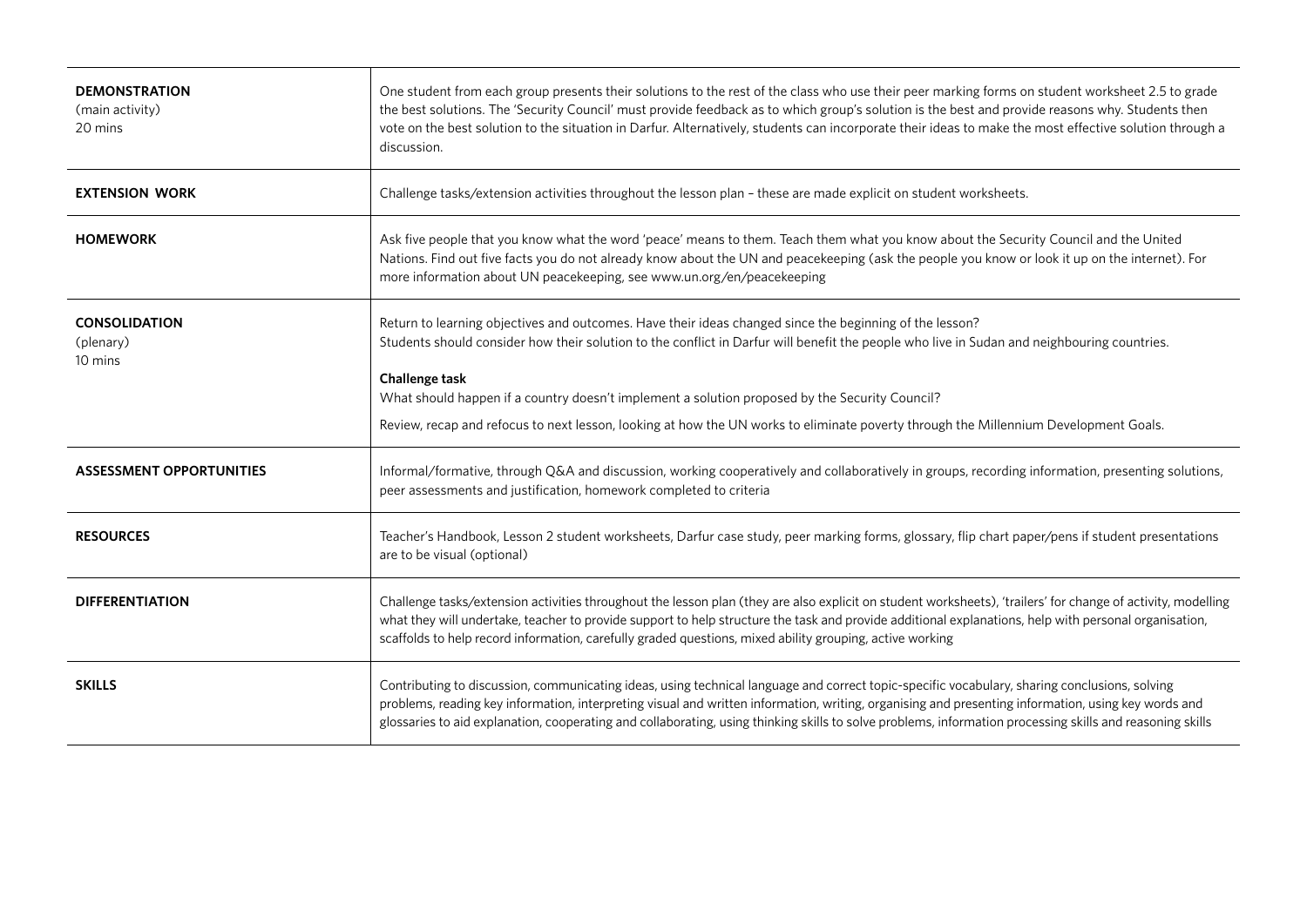| <b>KEY STAGE 3:</b>                                                                                                                                                                                                                                                                                                                                                                               | <b>DURATION OF</b><br><b>LESSON: 60 MINS</b> |                                                                                                                                                                                                                                                                                                                                                                                                                                                                                                                                                                                                                                                                                                                                                                                 | <b>LESSON 3 - THE UN: FIGHTING POVERTY</b>                                                                                                                                                                                                                                                                                                                 | DATE: | <b>UN MATTERS</b> |
|---------------------------------------------------------------------------------------------------------------------------------------------------------------------------------------------------------------------------------------------------------------------------------------------------------------------------------------------------------------------------------------------------|----------------------------------------------|---------------------------------------------------------------------------------------------------------------------------------------------------------------------------------------------------------------------------------------------------------------------------------------------------------------------------------------------------------------------------------------------------------------------------------------------------------------------------------------------------------------------------------------------------------------------------------------------------------------------------------------------------------------------------------------------------------------------------------------------------------------------------------|------------------------------------------------------------------------------------------------------------------------------------------------------------------------------------------------------------------------------------------------------------------------------------------------------------------------------------------------------------|-------|-------------------|
| <b>KEY QUESTION</b><br>What are the Millennium Development Goals (MDGs) and why are they important?<br>What is UNESCO's role as part of the UN system?                                                                                                                                                                                                                                            |                                              | <b>KEY WORDS</b><br>Millennium Development Goals, Education For All, UNESCO, poverty, equality, universal primary education,<br>girls' education                                                                                                                                                                                                                                                                                                                                                                                                                                                                                                                                                                                                                                |                                                                                                                                                                                                                                                                                                                                                            |       |                   |
| <b>CURRICULUM LINKS</b><br>England - Citizenship: 1.1 Democracy & Justice, 1.2 Rights & Responsibilities, 1.3 Identities & Diversity, 2.1 Critical Thinking & Enquiry, 2.2 Advocacy and Representation<br>Wales - PSE: Active citizenship; ESDGC: Wealth and Poverty, Choices and Decisions<br>Northern Ireland - Learning for Life and Work<br>Scotland - One Planet and Sustainable Development |                                              |                                                                                                                                                                                                                                                                                                                                                                                                                                                                                                                                                                                                                                                                                                                                                                                 |                                                                                                                                                                                                                                                                                                                                                            |       |                   |
| <b>LEARNING OBJECTIVES</b><br>• to assess the importance of the Millennium Development Goals in fighting poverty<br>• to raise awareness about gender inequality in education<br>• to prioritise information and present a point of view                                                                                                                                                          |                                              |                                                                                                                                                                                                                                                                                                                                                                                                                                                                                                                                                                                                                                                                                                                                                                                 | <b>LEARNING OUTCOMES</b><br>• to understand that the MDGs adopted by the UN member states in 2000 aim to reduce poverty and<br>inequality throughout the world<br>• to understand that the UN works to promote MDG 2 (universal primary education) and 3 (improving<br>gender equality)<br>• to understand the reasons why so many girls are out of school |       |                   |
| <b>STRATEGIES</b>                                                                                                                                                                                                                                                                                                                                                                                 |                                              | Exposition, Q&A, discussion, presentation, group work; AfL: collaboration, recap, review and refocus                                                                                                                                                                                                                                                                                                                                                                                                                                                                                                                                                                                                                                                                            |                                                                                                                                                                                                                                                                                                                                                            |       |                   |
| <b>CONNECTION</b><br>(starter)<br>10 mins                                                                                                                                                                                                                                                                                                                                                         |                                              | Introduction to the topic, outline learning objectives and outcomes<br>Explain structure and purpose of the lesson to students. Explain to students what the Millennium Development Goals (MDGs) are and why they<br>were agreed at the Millennium Summit in 2000. If the technology is available, watch a short video called 'Achieving the MDGs', found at<br>www.youtube.com/watch?v=ReRx12QUv54                                                                                                                                                                                                                                                                                                                                                                             |                                                                                                                                                                                                                                                                                                                                                            |       |                   |
|                                                                                                                                                                                                                                                                                                                                                                                                   |                                              | through a quick Q&A session, preferably led by students.                                                                                                                                                                                                                                                                                                                                                                                                                                                                                                                                                                                                                                                                                                                        | Students should read together what the eight MDGs are (outlined on student worksheet 3.2). Make sure they are clear about what the goals mean                                                                                                                                                                                                              |       |                   |
| <b>ACTIVATION</b><br>(main activity)<br>20 mins                                                                                                                                                                                                                                                                                                                                                   |                                              | Students should imagine that the UN can only tackle one Millennium Development Goal. Students should decide which is the most important and<br>note down their reasons. Students should then go and stand by their chosen goal (posters with these should be spread around the classroom - the<br>set of posters can be found on the CD ROM for this pack). Each group has one minute to try to persuade the rest of the class why their goal should<br>be prioritised. After each goal has been promoted, students should move to the goal they now believe to be the priority, based on the strength of<br>the arguments presented. Elicit positive student feedback about the strengths of the presentations. Elicit reasons as to why students have changed<br>their minds. |                                                                                                                                                                                                                                                                                                                                                            |       |                   |
|                                                                                                                                                                                                                                                                                                                                                                                                   |                                              | Challenge task:                                                                                                                                                                                                                                                                                                                                                                                                                                                                                                                                                                                                                                                                                                                                                                 | Are there any other goals you think should be included in the MDGs? What are they?                                                                                                                                                                                                                                                                         |       |                   |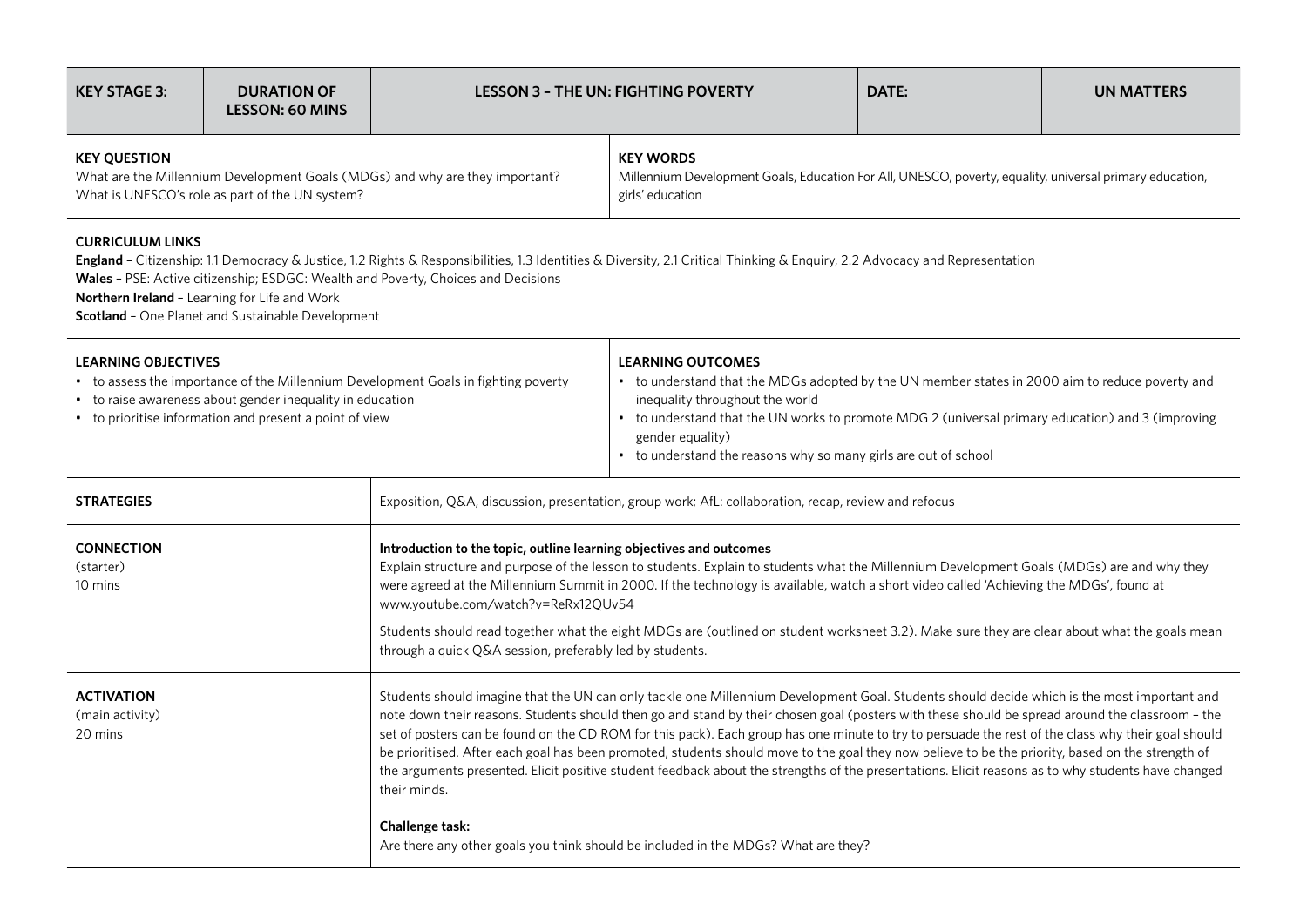| <b>DEMONSTRATION</b><br>(main activity)<br>20 mins | Focus on MDGs 2 & 3 and the work of UNESCO on student worksheet 3.3 and 3.4. Students should brainstorm reasons why in many countries<br>girls have greater difficulties accessing education than boys. They should also think about the benefits of education as a way of reducing poverty.<br>Divide the students into groups. Students should act as the UN to create a campaign to encourage girls' education and highlight the importance of<br>ensuring gender parity in education, and outline which medium they would choose to promote their campaing, e.g. presentations, posters, leaflets,<br>videos.<br>Challenge task: Who should pay for the Millennium Development Goals that seek to ensure all girls and boys get an education? Think about<br>countries that are very poor. What should rich countries do to help them, and what should the UN do? |
|----------------------------------------------------|-----------------------------------------------------------------------------------------------------------------------------------------------------------------------------------------------------------------------------------------------------------------------------------------------------------------------------------------------------------------------------------------------------------------------------------------------------------------------------------------------------------------------------------------------------------------------------------------------------------------------------------------------------------------------------------------------------------------------------------------------------------------------------------------------------------------------------------------------------------------------|
| <b>EXTENSION WORK</b>                              | Challenge tasks/extension activities throughout the lesson plan - they are also explicit on student worksheets.                                                                                                                                                                                                                                                                                                                                                                                                                                                                                                                                                                                                                                                                                                                                                       |
| <b>HOMEWORK</b>                                    | Many countries in South Asia and sub-Saharan Africa still have work to do to make sure that all children in their countries can attend school.<br>Imagine you are working for the UN and have to make an action plan for the government of one of the countries. The plan should include three steps<br>to make sure all children in the country can go to school. See www.efareport.unesco.org for more information.                                                                                                                                                                                                                                                                                                                                                                                                                                                 |
| <b>CONSOLIDATION</b><br>(plenary)<br>10 mins       | Return to learning objectives and outcomes. Have their ideas changed since the beginning of the lesson? Students taken through recap, review and<br>refocus to next session, looking at the UN and human rights.                                                                                                                                                                                                                                                                                                                                                                                                                                                                                                                                                                                                                                                      |
| <b>ASSESSMENT OPPORTUNITIES</b>                    | Informal/formative, through Q&A and discussion, working cooperatively and collaboratively in pairs and small groups, recording information,<br>homework completed to criteria, prioritising and presenting a perspective, successfully justifying opinions                                                                                                                                                                                                                                                                                                                                                                                                                                                                                                                                                                                                            |
| <b>RESOURCES</b>                                   | Teacher's Handbook, Lesson 3 student worksheets, Millennium Development Goals posters, glossary, video/audio projector for 7-minute MDG<br>video (optional)                                                                                                                                                                                                                                                                                                                                                                                                                                                                                                                                                                                                                                                                                                           |
| <b>DIFFERENTIATION</b>                             | Challenge tasks/extension activities throughout the lesson plan (they are also explicit on student worksheets), 'trailers' for change of activity, modelling<br>what they will undertake, teacher to provide support to help structure the task and provide additional explanations, help with personal organisation,<br>scaffolds to help record information, carefully graded questions, mixed ability grouping, active working                                                                                                                                                                                                                                                                                                                                                                                                                                     |
| <b>SKILLS</b>                                      | Contributing to discussion, communicating ideas, using correct topic-specific vocabulary, sharing conclusions, solving problems, reading key<br>information, interpreting visual and written information, writing, organising and presenting information, cooperating and collaborating, using<br>thinking skills to solve problems, information processing skills and reasoning skills                                                                                                                                                                                                                                                                                                                                                                                                                                                                               |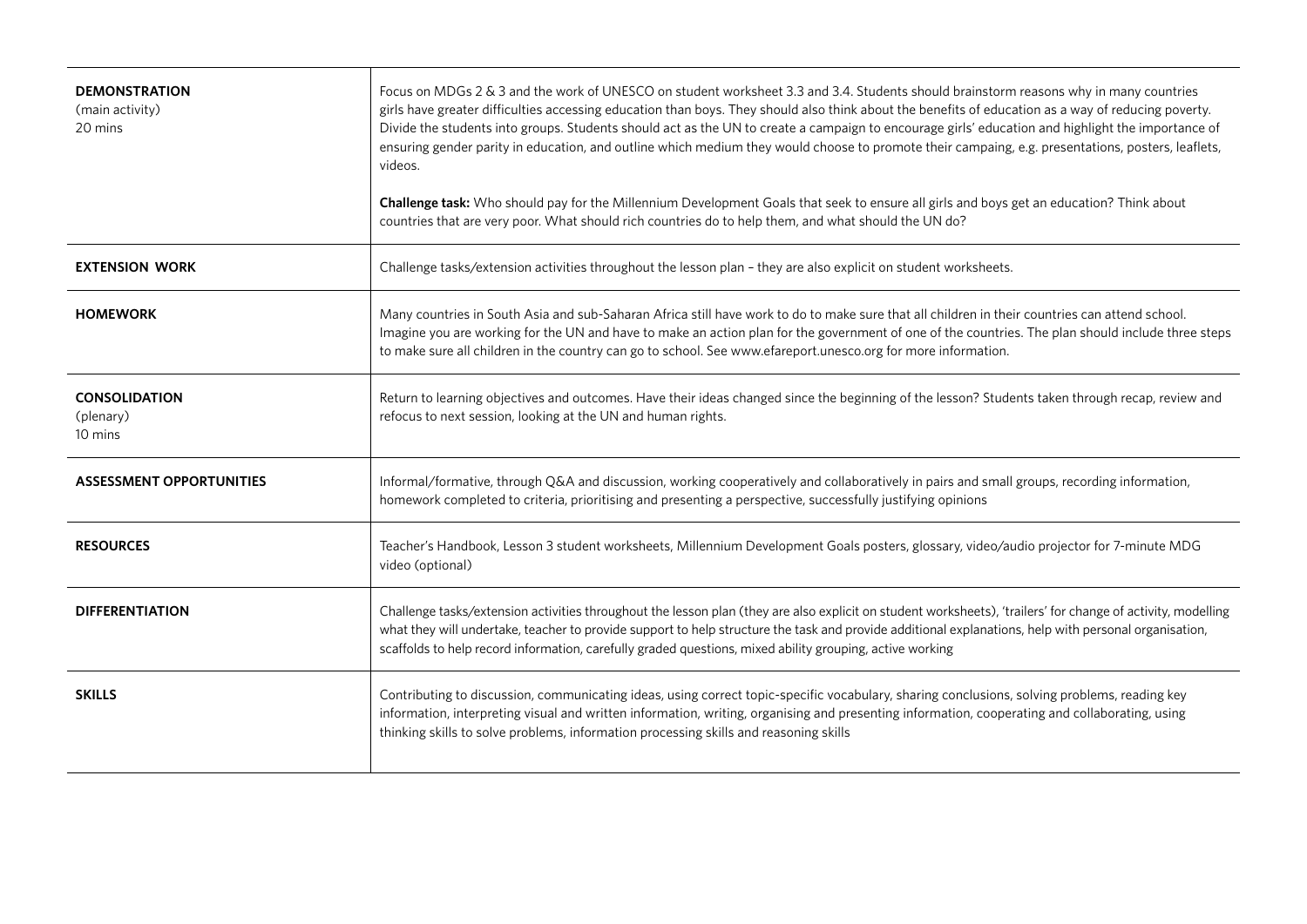| KEY STAGE 3:                                                        | <b>DURATION OF</b><br><b>LESSON: 60 MINS</b> | <b>LESSON 4 - THE UN: PROTECTING HUMAN RIGHTS</b>                                                                                                                          |  | DATE: | UN MATTERS |
|---------------------------------------------------------------------|----------------------------------------------|----------------------------------------------------------------------------------------------------------------------------------------------------------------------------|--|-------|------------|
| <b>KEY OUESTION</b><br>What are human rights and children's rights? |                                              | <b>KEY WORDS</b><br>Human rights, Universal Declaration of Human Rights, freedom, law, the Convention on the Rights of the<br>Child, UN Human Rights Council, child labour |  |       |            |

## **CURRICULUM LINKS**

**England** – Citizenship: 1.1 Democracy & Justice, 1.2 Rights & Responsibilities, 1.3 Identities & Diversity, 2.1 Critical Thinking & Enquiry, 2.2 Advocacy and Representation **Wales** – PSE: Active citizenship; ESDGC: Wealth and Poverty, Choices and Decisions

**Northern Ireland** – Learning for Life and Work

**Scotland** – One Planet and Sustainable Development

| <b>LEARNING OBJECTIVES</b><br>• to identify human rights and why they are important<br>• to emphasise the work of the UN in protecting human rights around the world<br>• to assess if all children have the same rights |                                                                                                                                                                                                                                                                                                                                                                                                                                                                                                                                                                                                                                                                                                          | <b>LEARNING OUTCOMES</b><br>to understand everyone should have all human rights<br>$\bullet$<br>to understand that children have rights and responsibilities<br>$\bullet$<br>to understand that the UN promotes human rights around the world<br>$\bullet$<br>to understand that poverty, conflict and lack of democracy can mean some people cannot enjoy their<br>$\bullet$<br>human rights<br>to be able to explain why human rights are important<br>$\bullet$ |  |
|--------------------------------------------------------------------------------------------------------------------------------------------------------------------------------------------------------------------------|----------------------------------------------------------------------------------------------------------------------------------------------------------------------------------------------------------------------------------------------------------------------------------------------------------------------------------------------------------------------------------------------------------------------------------------------------------------------------------------------------------------------------------------------------------------------------------------------------------------------------------------------------------------------------------------------------------|--------------------------------------------------------------------------------------------------------------------------------------------------------------------------------------------------------------------------------------------------------------------------------------------------------------------------------------------------------------------------------------------------------------------------------------------------------------------|--|
| <b>STRATEGIES</b>                                                                                                                                                                                                        | Exposition, Q&A, discussion, presentation, group work; AfL: collaboration, recap, review and refocus                                                                                                                                                                                                                                                                                                                                                                                                                                                                                                                                                                                                     |                                                                                                                                                                                                                                                                                                                                                                                                                                                                    |  |
| <b>CONNECTION</b><br>(starter)<br>10 mins                                                                                                                                                                                | Introduction to the topic, outline learning objectives and outcomes<br>Explain structure and purpose of the lesson to students. Explain to students what the Universal Declaration of Human Rights (UDHR) is. Students<br>should be given nine human rights outlined in the Declaration (found on student worksheet 4.2). In pairs, students should arrange the nine human<br>rights in their order of importance. Elicit reasons for their decisions as to why they think some rights are more important than others. The aim of this<br>activity is to show that human rights are inter-related and reinforce each other                                                                               |                                                                                                                                                                                                                                                                                                                                                                                                                                                                    |  |
| <b>ACTIVATION</b><br>(main activity)<br>15 mins                                                                                                                                                                          | Students should read through some of the rights contained in the Convention on the Rights of the Child (CRC) on student worksheet 4.3. Question<br>students about whether or not they think children in the UK have all these rights and if not why not? Students should then think about whether<br>children around the world can exercise their rights and provide examples. Ask students to look at the images of children from different contexts and<br>cultures on student worksheet 4.3. Students should use the rights listed on the worksheet to identify what rights have been taken away from the<br>children in the pictures have or do not have. Elicit justifications for their responses. |                                                                                                                                                                                                                                                                                                                                                                                                                                                                    |  |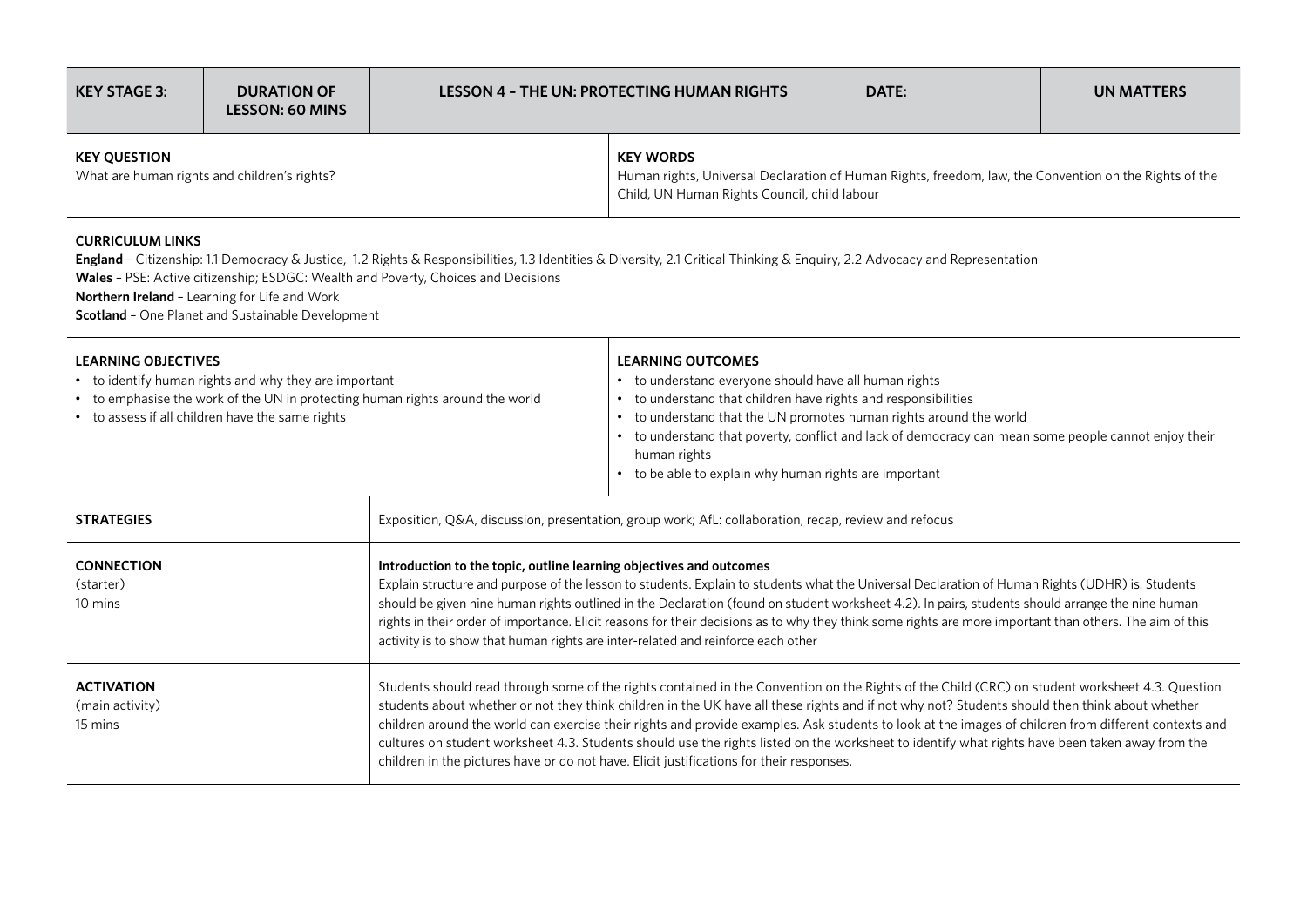| <b>DEMONSTRATION</b><br>(main activity)<br>25 mins | Provide students with the case study about the child worker in Haiti on student worksheet 4.4. Select a student to read the case study to the rest of<br>the class. In groups, students should identify what rights have been taken away from the child in the case study. Students should also discuss what<br>the child can do about the situation and what the UN could do to help the government in Haiti to make sure all children have their rights. All of these<br>thinking questions are explicit on the student worksheet.<br><b>Challenge task</b><br>If rights clash with each other, which right should be given most importance? Can you think of an example of when rights might clash? |
|----------------------------------------------------|--------------------------------------------------------------------------------------------------------------------------------------------------------------------------------------------------------------------------------------------------------------------------------------------------------------------------------------------------------------------------------------------------------------------------------------------------------------------------------------------------------------------------------------------------------------------------------------------------------------------------------------------------------------------------------------------------------|
| <b>EXTENSION WORK</b>                              | Challenge tasks/extension activities throughout the lesson plan - they are also explicit on student worksheets.                                                                                                                                                                                                                                                                                                                                                                                                                                                                                                                                                                                        |
| <b>CONSOLIDATION</b><br>(plenary)<br>10 mins       | Return to learning objectives and outcomes. Have their ideas changed since the beginning of the lesson? Students taken through recap, review and<br>refocus to next session, looking at how the UN Security Council makes decisions through a Model United Nations simulation.                                                                                                                                                                                                                                                                                                                                                                                                                         |
| <b>ASSESSMENT OPPORTUNITIES</b>                    | Informal/formative, through Q&A and discussion, working cooperatively and collaboratively in pairs and small groups, recording information,<br>homework completed to criteria, prioritising and presenting a perspective, successfully justifying opinions                                                                                                                                                                                                                                                                                                                                                                                                                                             |
| <b>RESOURCES</b>                                   | Teacher's Handbook, Lesson 4 student worksheets, case study of child worker in Haiti, glossary                                                                                                                                                                                                                                                                                                                                                                                                                                                                                                                                                                                                         |
| <b>DIFFERENTIATION</b>                             | Challenge tasks/extension activities throughout the lesson plan (they are also explicit on student worksheets), 'trailers' for change of activity,<br>modelling what they will undertake, teacher to provide support to help structure the task and provide additional explanation, help with personal<br>organisation, scaffolds to help record information, carefully graded questions, mixed ability grouping, active working                                                                                                                                                                                                                                                                       |
| <b>SKILLS</b>                                      | Contributing to discussions, communicating ideas, using technical language and correct topic-specific vocabulary, sharing conclusions, solving<br>problems, reading key information, interpreting visual and written information, writing, organising and presenting information, using key words<br>and glossaries to aid explanation and get additional information, cooperating and collaborating, using thinking skills to solve problems, information<br>processing skills and reasoning skills                                                                                                                                                                                                   |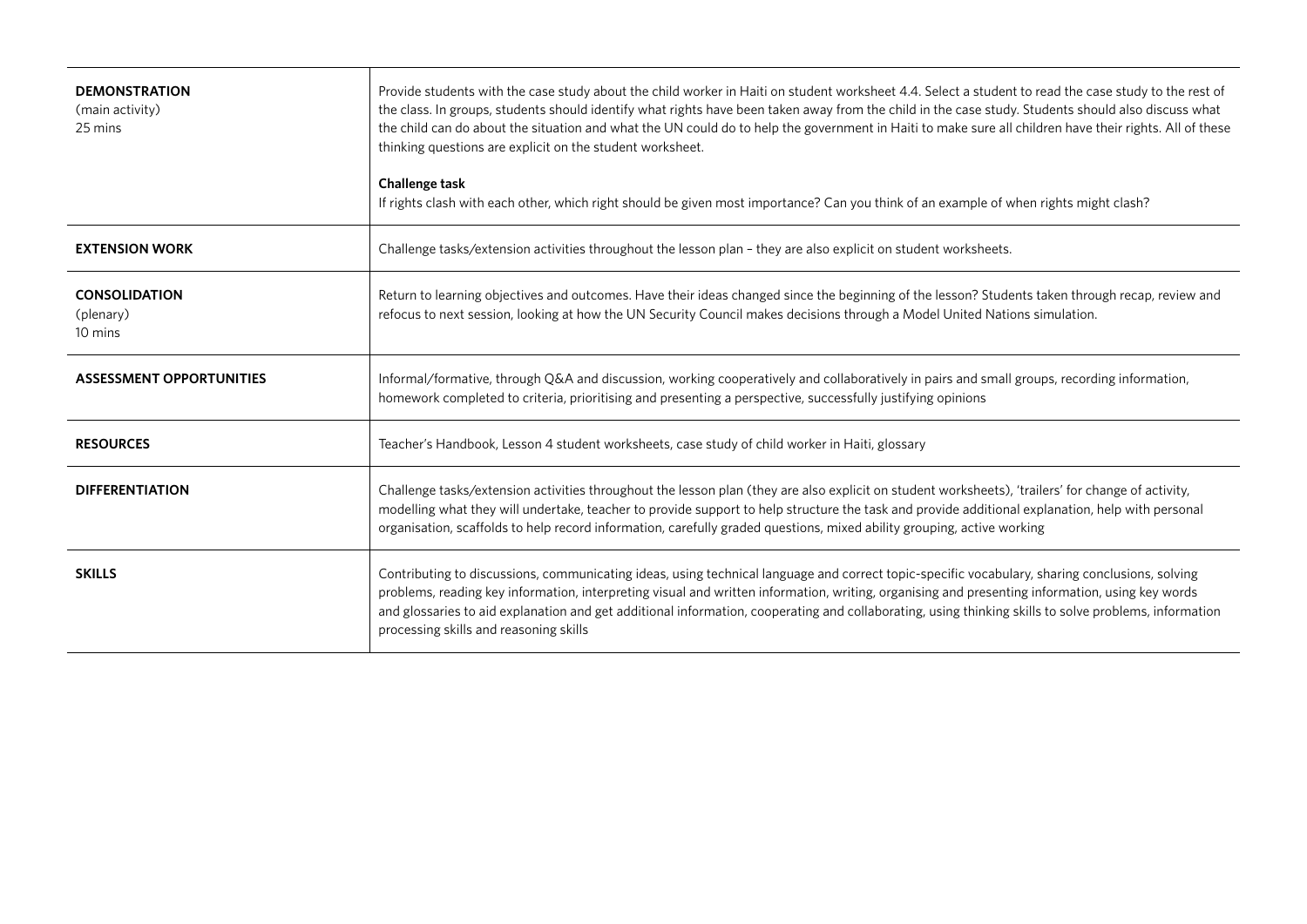| <b>KEY STAGE 3:</b>                                                                                                                                            | <b>DURATION OF</b><br><b>LESSON: 60 MINS</b> |                                                                                                                                                                                                                                                                                                                                                                                                                                                                                                                                                                                                                                                                                                                                                                                                                                                                                                                                                                                                                                                                                              | <b>LESSON 5A: DIPLOMACY IN ACTION</b>                                                                                                                                                                                                                                                                                                                                                  | DATE: | <b>UN MATTERS</b> |  |
|----------------------------------------------------------------------------------------------------------------------------------------------------------------|----------------------------------------------|----------------------------------------------------------------------------------------------------------------------------------------------------------------------------------------------------------------------------------------------------------------------------------------------------------------------------------------------------------------------------------------------------------------------------------------------------------------------------------------------------------------------------------------------------------------------------------------------------------------------------------------------------------------------------------------------------------------------------------------------------------------------------------------------------------------------------------------------------------------------------------------------------------------------------------------------------------------------------------------------------------------------------------------------------------------------------------------------|----------------------------------------------------------------------------------------------------------------------------------------------------------------------------------------------------------------------------------------------------------------------------------------------------------------------------------------------------------------------------------------|-------|-------------------|--|
| <b>KEY QUESTION</b><br>How does the United Nations Security Council tackle global issues?                                                                      |                                              | <b>KEY WORDS</b><br>Model United Nations, UN Security Council, ambassadors, permanent members, veto,<br>Olympic Truce, debate, diplomacy, negotiations, peace, ceasefire                                                                                                                                                                                                                                                                                                                                                                                                                                                                                                                                                                                                                                                                                                                                                                                                                                                                                                                     |                                                                                                                                                                                                                                                                                                                                                                                        |       |                   |  |
| <b>LEARNING OBJECTIVES</b><br>• To learn about the UN Security Council<br>• To learn about the Olympic Truce<br>• To prepare for a Security Council simulation |                                              |                                                                                                                                                                                                                                                                                                                                                                                                                                                                                                                                                                                                                                                                                                                                                                                                                                                                                                                                                                                                                                                                                              | <b>LEARNING OUTCOMES</b><br>• To understand how the Security Council works and that it can make binding decisions on<br>countries and take action to promote and protect international peace and security<br>• To understand how symbolic concepts like the Olympic Truce can be used to further<br>international peace and make a tangible difference to people experiencing conflict |       |                   |  |
| <b>STRATEGIES</b>                                                                                                                                              |                                              |                                                                                                                                                                                                                                                                                                                                                                                                                                                                                                                                                                                                                                                                                                                                                                                                                                                                                                                                                                                                                                                                                              | Exposition, Q&A, discussion, presentation, group work; AfL: collaboration, recap, review and refocus                                                                                                                                                                                                                                                                                   |       |                   |  |
| <b>CONNECTION</b><br>(starter)<br>10 mins                                                                                                                      |                                              | Introduction to the topic, outline learning objectives and outcomes<br>Explain the purpose of this lesson to the class: after learning about the UN Security Council and the Olympic Truce, students will use the<br>ideals of the Olympic Truce as a starting point to consider ways in which the international community can address armed conflict. Explain<br>the structure of the lesson to students: this 60-minute lesson will prepare students for a Security Council simulation in the next lesson.<br>During the simulation, students will act as country ambassadors and produce a UN resolution on the Truce.<br>Ask students to pair up and allocate countries. Teachers should bear personalities and classroom dynamics in mind when allocating<br>countries. Tell students which countries they have been assigned to represent on the Security Council and give them the corresponding<br>country profile and 'student preparation tips' handout. Talk through the profile (you may need to explain terms using the glossary<br>provided) and how the simulation will work. |                                                                                                                                                                                                                                                                                                                                                                                        |       |                   |  |
| <b>ACTIVATION - 1</b><br>(main activity)<br>20 mins                                                                                                            |                                              | Explain the structure and the function of the UN Security Council. Students should then complete the quick quiz on the Security Council on<br>student worksheet 5.1. Using this worksheet, ask students to think about what factors can unite and divide people, and to list three factors<br>for each (they should think in particular about themselves and their peers). Then ask them to consider what unites and divides countries<br>- are there similar factors? During feedback, draw in concepts from the country profiles such as language, religion, ethnicity, economy etc.<br>and mention the role of sport and the Olympic & Paralympic Games in bringing people and countries together.                                                                                                                                                                                                                                                                                                                                                                                        |                                                                                                                                                                                                                                                                                                                                                                                        |       |                   |  |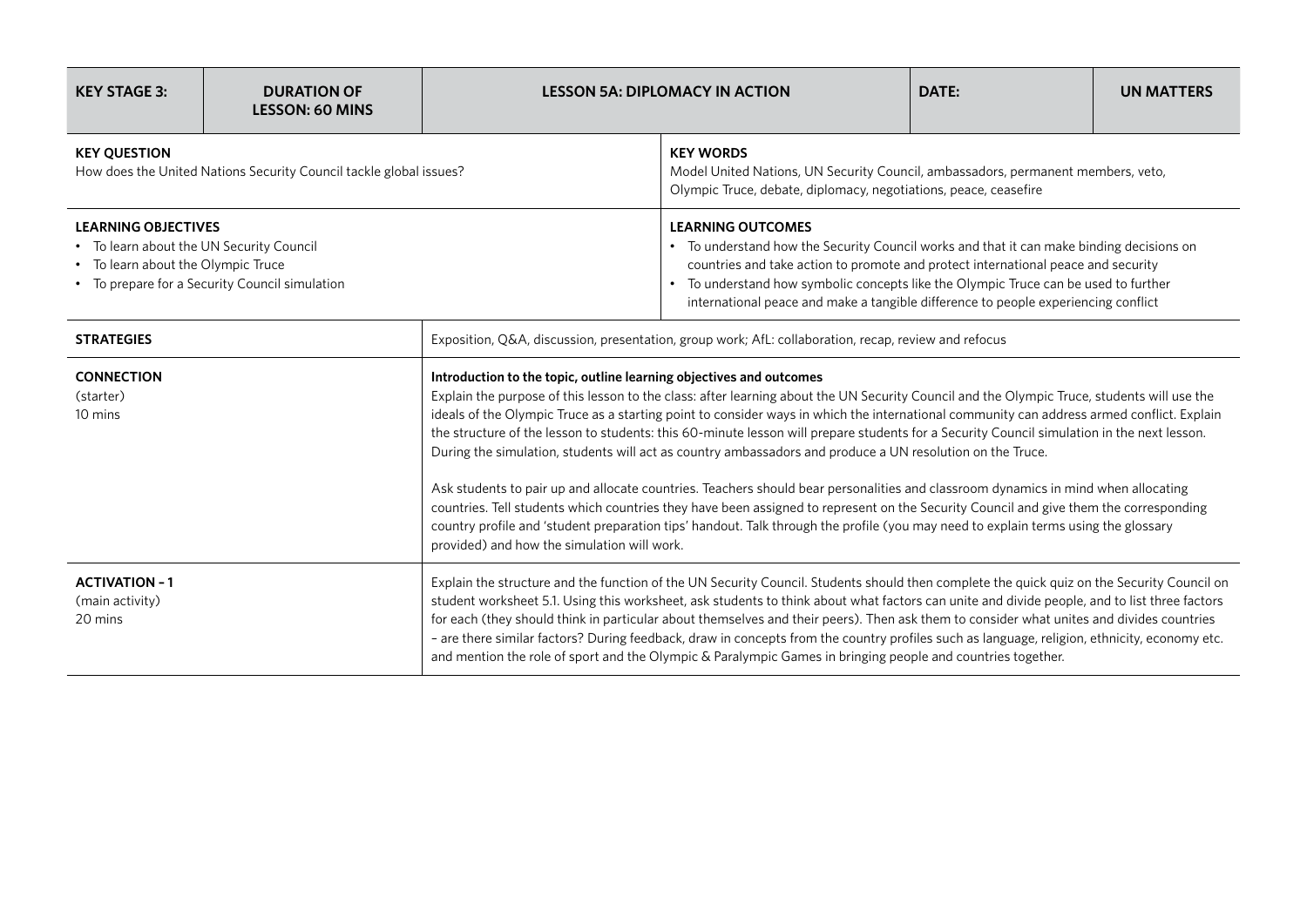| <b>ACTIVATION - 2</b><br>(main activity)<br>20 mins | Optional introductory films:<br>- 6-minute film of UNA-UK schools Model UN event on the UN Olympic Truce - www.una.org.uk/truce<br>- London 2012 Olympic Truce video: http://getset.london2012.com/en/get-set-goes-global/get-set-for-the-olympic-truce<br>Explain the history and aims of the Olympic Truce. In pairs, students should complete student worksheet 5.2 and reflect on how the Olympic<br>Truce could be used to further peace.<br>Explain the purpose and content of the position paper and what a resolution is (information on the glossary). Ask the students to look at their<br>country profiles and start thinking about what their country would like to see included in a resolution on the Truce (3-5 bullet points). |  |
|-----------------------------------------------------|------------------------------------------------------------------------------------------------------------------------------------------------------------------------------------------------------------------------------------------------------------------------------------------------------------------------------------------------------------------------------------------------------------------------------------------------------------------------------------------------------------------------------------------------------------------------------------------------------------------------------------------------------------------------------------------------------------------------------------------------|--|
| <b>CONSOLIDATION</b><br>(plenary)<br>10 mins        | Students share their ideas about how the Olympic Truce could be used to further peace. Return to the learning objectives and outcomes.<br>Have the students' ideas changed since the beginning of the lesson?<br>Review, recap and refocus to next lesson. Using the 'student preparation tips' handout, consolidate the format of the Security Council<br>simulation, their role as country ambassador, the rules for staying in character, and what their position paper should include. Do students<br>feel prepared to tackle the Security Council simulation? Draw students' attention to the 'tips' handout and go through what each<br>delegation needs to prepare for the simulation.                                                  |  |
| <b>HOMEWORK</b>                                     | Students should use their country profile, the work they did today on worksheet 5.2 and the 'tips' handout to write their position paper.<br>Extra research is recommended and links are provided on the country profiles.                                                                                                                                                                                                                                                                                                                                                                                                                                                                                                                     |  |
| <b>ASSESSMENT OPPORTUNITIES</b>                     | Informal/formative, through Q&A and discussion, recording information, homework completed to criteria                                                                                                                                                                                                                                                                                                                                                                                                                                                                                                                                                                                                                                          |  |
| <b>RESOURCES</b>                                    | Teacher's Handbook, Lesson 5 student worksheets, glossary and two short videos (optional). 'Tips' handout and country profiles for<br>homework.                                                                                                                                                                                                                                                                                                                                                                                                                                                                                                                                                                                                |  |
| <b>DIFFERENTIATION</b>                              | 'Trailers' for change of activity, modeling what they will undertake, teacher to provide support to help structure the tasks and provide<br>additional explanations, help with personal organisation, mixed ability grouping, active working, scaffolds to help record information.                                                                                                                                                                                                                                                                                                                                                                                                                                                            |  |
| <b>SKILLS</b>                                       | Contributing to discussion, communicating ideas, sharing conclusions, reading key information, interpreting visual and written information,<br>writing and organising information, using key words and glossaries to aid explanation, information processing and reasoning skills, using<br>topic-specific vocabulary                                                                                                                                                                                                                                                                                                                                                                                                                          |  |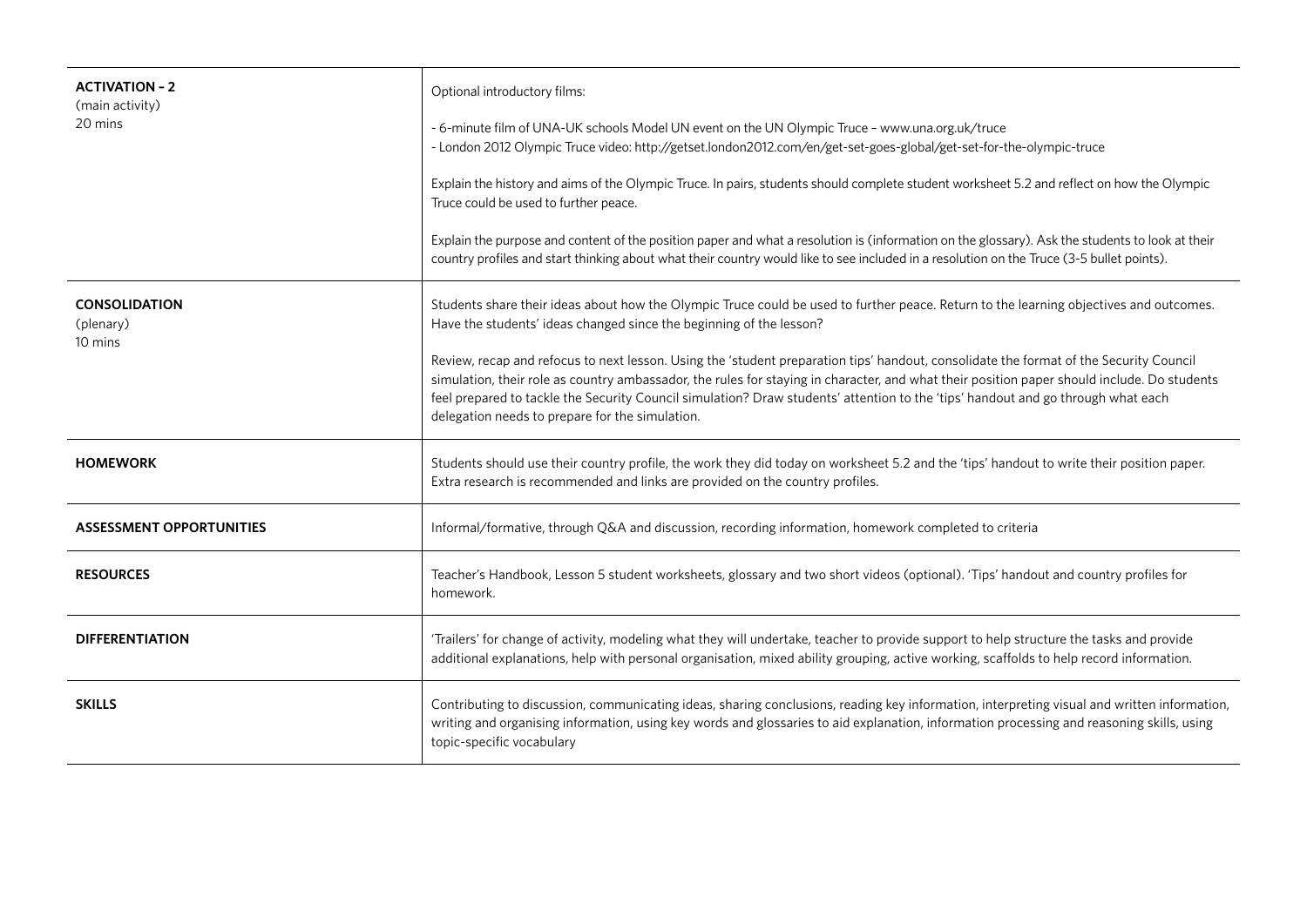| <b>KEY STAGE 3:</b>                                                                                                           | <b>DURATION OF</b><br><b>LESSON: 60 MINS</b><br>or 120 MINS |                                                                                                                                                                                                                                                                                                                                                                                                                | <b>LESSON 5B: DIPLOMACY IN ACTION</b>                                                                                                                                                                                                                                                                                                                                                                                                                                                                                                                                                                                                                                                      | DATE: | <b>UN MATTERS</b> |  |
|-------------------------------------------------------------------------------------------------------------------------------|-------------------------------------------------------------|----------------------------------------------------------------------------------------------------------------------------------------------------------------------------------------------------------------------------------------------------------------------------------------------------------------------------------------------------------------------------------------------------------------|--------------------------------------------------------------------------------------------------------------------------------------------------------------------------------------------------------------------------------------------------------------------------------------------------------------------------------------------------------------------------------------------------------------------------------------------------------------------------------------------------------------------------------------------------------------------------------------------------------------------------------------------------------------------------------------------|-------|-------------------|--|
| <b>KEY OUESTION</b><br>How does the United Nations Security Council tackle global issues?                                     |                                                             |                                                                                                                                                                                                                                                                                                                                                                                                                | <b>KEY WORDS</b><br>Model United Nations, UN Security Council, ambassadors, permanent members, veto, Olympic<br>Truce, debate, diplomacy, negotiations, peace, ceasefire, human rights, peacekeeping, aid                                                                                                                                                                                                                                                                                                                                                                                                                                                                                  |       |                   |  |
| <b>LEARNING OBJECTIVES</b><br>• To simulate the work of the UN Security Council<br>• To negotiate an Olympic Truce resolution |                                                             |                                                                                                                                                                                                                                                                                                                                                                                                                | <b>LEARNING OUTCOMES</b><br>• To experience diplomacy in action at the Security Council and understand the challenges<br>facing diplomats trying to solve global problems<br>• To understand how symbolic concepts like the Olympic Truce can be used to further<br>international peace and make a tangible difference to people experiencing conflict                                                                                                                                                                                                                                                                                                                                     |       |                   |  |
| <b>STRATEGIES</b>                                                                                                             |                                                             | Exposition, Model UN simulation (presentation, discussion, group work), AfL, recap, review and refocus                                                                                                                                                                                                                                                                                                         |                                                                                                                                                                                                                                                                                                                                                                                                                                                                                                                                                                                                                                                                                            |       |                   |  |
| <b>CONNECTION</b><br>(starter)<br>10 mins                                                                                     |                                                             | Introduction to the topic, outline learning objectives and outcomes<br>Explain the purpose and structure of this lesson to the class. Take students through the format of the Security Council debate -<br>presentations, discussion, group work, group presentations and voting - and remind them of the importance of staying in character and<br>following the rules of procedure, answering any questions. |                                                                                                                                                                                                                                                                                                                                                                                                                                                                                                                                                                                                                                                                                            |       |                   |  |
| <b>ACTIVATION</b><br>(main activity)<br>20/40 mins                                                                            |                                                             | If possible, the classroom should be set up in 'horseshoe' layout for this lesson, with country placards arranged in alphabetical order. The<br>teacher should sit at the head of the horseshoe and act as the Chair of the debate. The teacher should remind students of the rules for<br>the debate.                                                                                                         |                                                                                                                                                                                                                                                                                                                                                                                                                                                                                                                                                                                                                                                                                            |       |                   |  |
|                                                                                                                               |                                                             |                                                                                                                                                                                                                                                                                                                                                                                                                | As representatives of their country, each delegation will make short opening presentations (1-2 minutes, to be determined by the teacher<br>according to whether this is a 60- or 120-minute lesson) outlining their country's position. The teacher will then chair a debate, using<br>formal rules, on the points raised during the speeches, with particular focus on the ideas for what to include the Truce resolution. One<br>effective way of doing this is by discussion each point in turn on its merits and demerits. Students should raise their country placards if<br>they wish to contribute and should be given a time limit (30 seconds or 1 minute) to make their points. |       |                   |  |